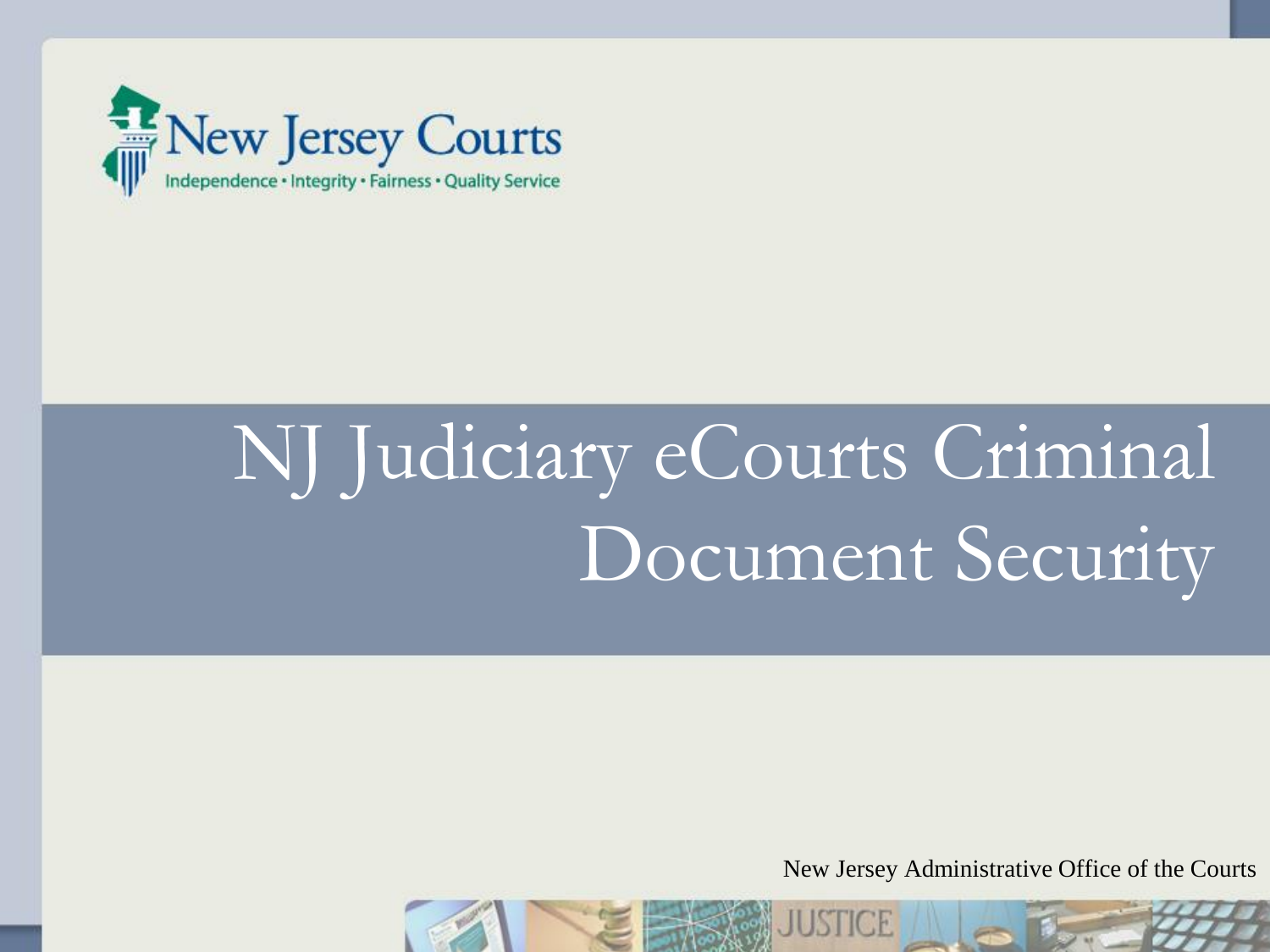## verview

The eCourts Criminal document decurity feature allows users to limit access to selected uploaded documents in a filing, or the entire filing, by setting an access restriction based on Court Rule 1:38.

• There are 4 levels of access restriction:



- 2. Confidential Viewable by all case attorneys and the Court
- 3. Restricted Viewable by the defendant's attorney of record, case prosecutor and the Court
- 4. Protected Viewable by the filer and the Court
- The Case Jacket will display the access restriction level and the selected section of Court Rule 1:38.
- Please note the Court may require re-filing a document, or a filing, if an inappropriate access level is selected.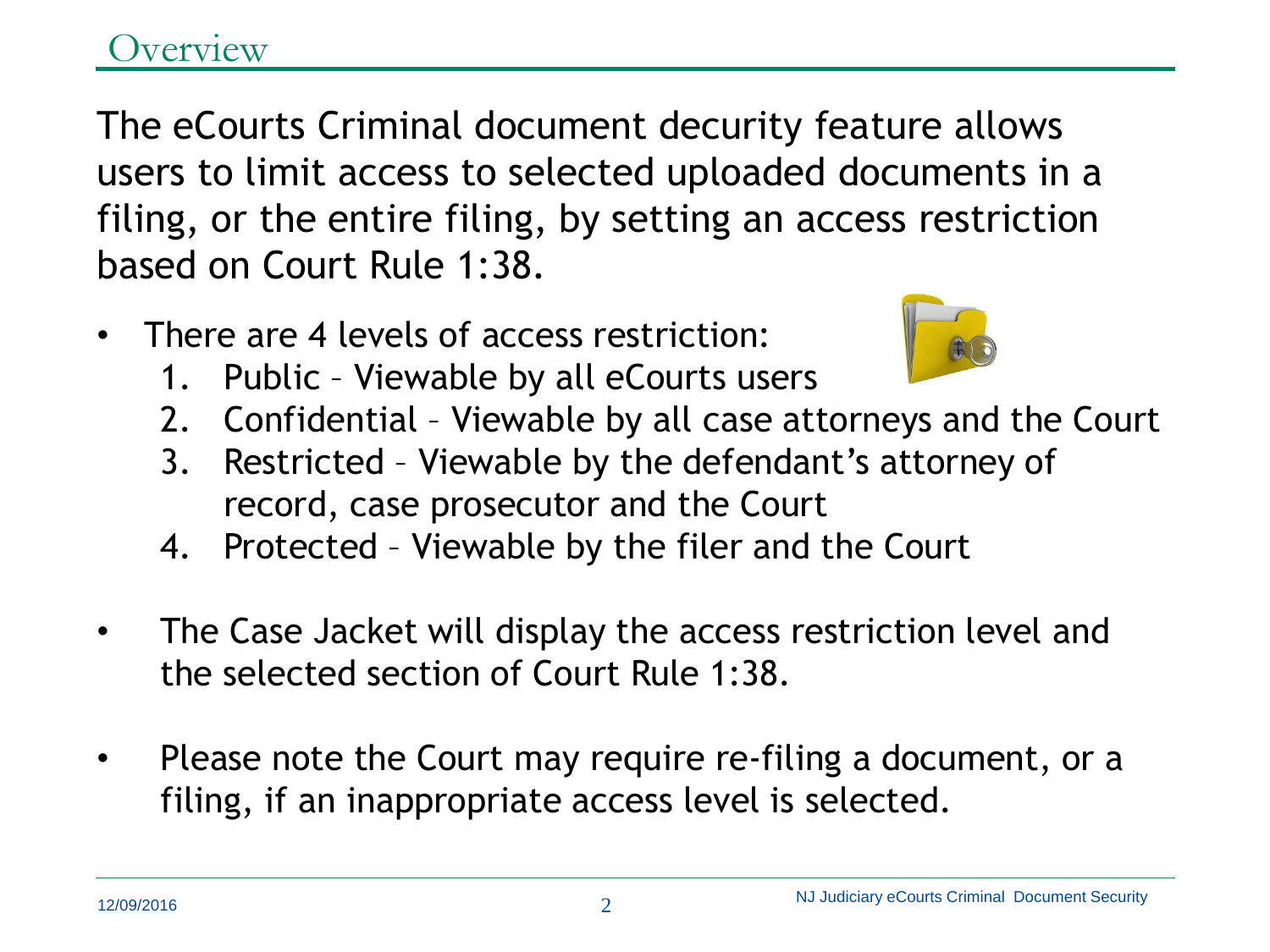Steps to follow:

- 1. Search for a Case using Promis/Gavel Case No., Indictment/Accusation No. or Complaint No.
- 2. Confirm case. You will receive notification if any party on the case requires paper notification.
- 3. Select filing type and description, plus motion type, if filing is motion related.
- 4. Select your filing role.
- 5. Select defendant.
- 6. Select additional cases you want to submit this filing for (Part of multi-case).
- 7. Remaining steps are displayed in the following slides as the functionality is described.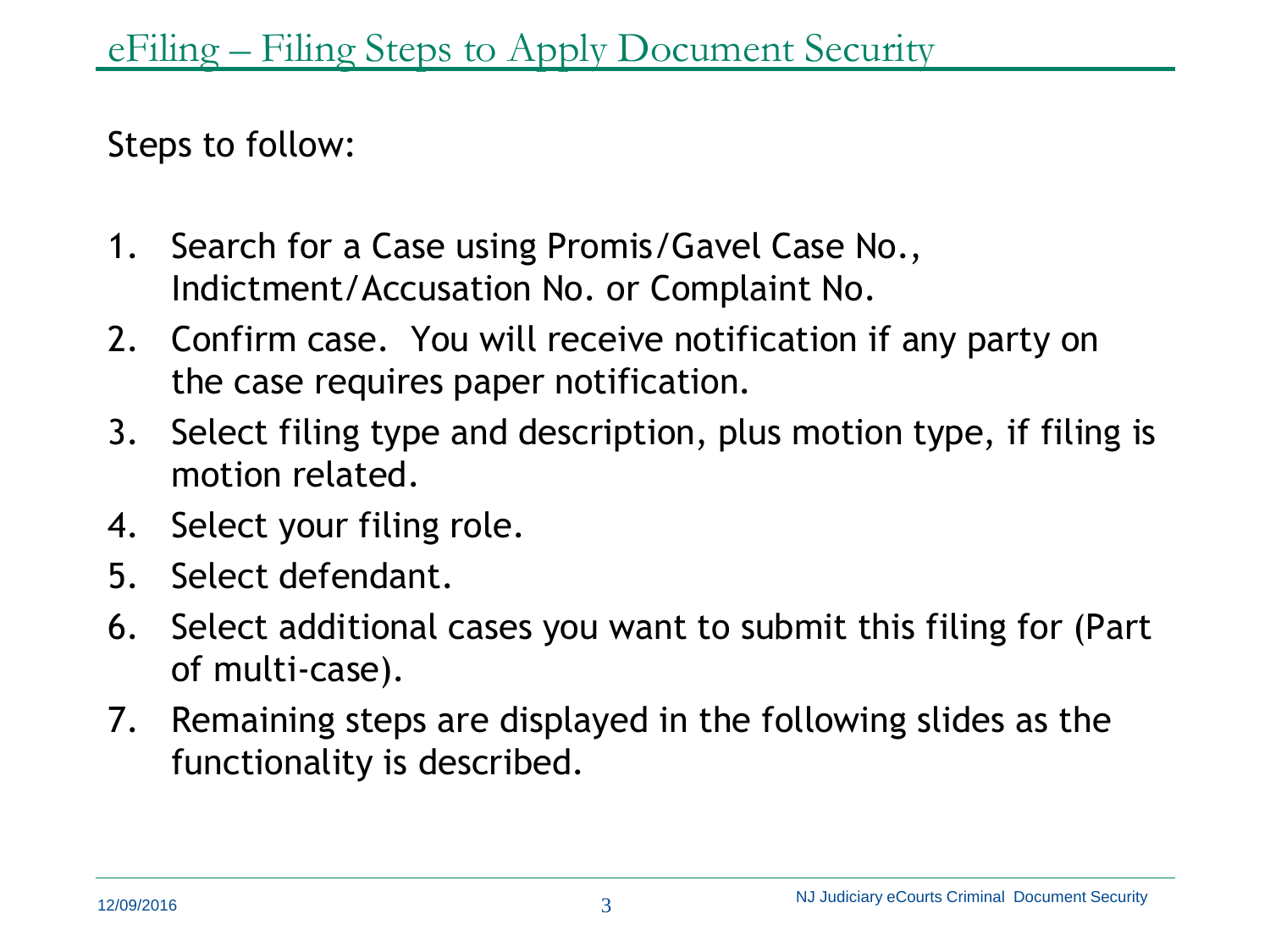# Uploading a Document to a Filing – Reference Link

#### By selecting the link, circled below, a copy of Court Rule 1:38 will appear for reference.

| <b>eFILING</b><br><b>CASE JACKET</b><br><b>eCOURTS HOME</b>                                                                                                            |                                                                                                                                                                 |        | User: 036871988, J. CARTER Firm: PUBLIC DEFENDER MONMOUTH |        |
|------------------------------------------------------------------------------------------------------------------------------------------------------------------------|-----------------------------------------------------------------------------------------------------------------------------------------------------------------|--------|-----------------------------------------------------------|--------|
|                                                                                                                                                                        |                                                                                                                                                                 |        |                                                           |        |
| Upload Documents & Enter Filing Details                                                                                                                                |                                                                                                                                                                 |        |                                                           |        |
|                                                                                                                                                                        |                                                                                                                                                                 |        |                                                           |        |
| <b>Back</b>                                                                                                                                                            |                                                                                                                                                                 |        |                                                           |        |
| Case Details: County: MONMOUTH   Indictment/Accusation No.: 14-03-00582-A   P/G Case #: 14000249-001                                                                   |                                                                                                                                                                 |        |                                                           |        |
| Case Caption: STATE OF NEW JERSEY VS LEE JAMES, ET AL Case Initiation Date: 01/17/2014 Prosecutor: JONES, DONALD                                                       |                                                                                                                                                                 |        |                                                           |        |
| <b>Document to be Filed</b>                                                                                                                                            |                                                                                                                                                                 |        |                                                           |        |
| Selected Filing Type: MOTION RELATED Selected Filing Description: FILE A NEW MOTION Selected Motion Type: BAIL REDUCTION                                               |                                                                                                                                                                 |        |                                                           |        |
| <b>Filing Role in Case</b>                                                                                                                                             |                                                                                                                                                                 |        |                                                           |        |
| Selected Filing Role in the Case: DEFENSE ATTY/DFNT                                                                                                                    |                                                                                                                                                                 |        |                                                           |        |
| <b>Upload Required Documents</b>                                                                                                                                       |                                                                                                                                                                 |        |                                                           |        |
| All documents are considered to be availabe to the public unless otherwise provided by Rule 1:38 et. se . Click here for additional information.                       |                                                                                                                                                                 |        |                                                           |        |
| To upload documents please accept the following:                                                                                                                       |                                                                                                                                                                 |        |                                                           |        |
|                                                                                                                                                                        | * [138-7] Certify that I have redacted all confidential personal identifiers from all documents included in this electronic submission pursuant to Rule 1:38-7. |        |                                                           |        |
|                                                                                                                                                                        |                                                                                                                                                                 |        |                                                           |        |
| Please Note: Each required document must be submitted as individual attachments. Use the $\bullet$ button to add any extra documents and their respective information. |                                                                                                                                                                 |        |                                                           |        |
| <b>Access Restriction</b><br><b>Document Type</b><br>(?):                                                                                                              | <b>File Name</b>                                                                                                                                                |        | <b>Document Description</b>                               |        |
| <b>PUBLIC</b>                                                                                                                                                          | <b>Septim</b><br>$\overline{\mathbf{v}}$                                                                                                                        |        |                                                           |        |
| * NOTICE OF MOTION                                                                                                                                                     |                                                                                                                                                                 | Browse |                                                           |        |
| <b>PUBLIC</b><br><b>BRIEF</b>                                                                                                                                          | <b>Band</b><br>$\ddot{\phantom{1}}$                                                                                                                             |        | <b>BRIEF</b>                                              | Upload |
|                                                                                                                                                                        |                                                                                                                                                                 | Browse |                                                           |        |
| ◒                                                                                                                                                                      |                                                                                                                                                                 |        |                                                           |        |
|                                                                                                                                                                        |                                                                                                                                                                 |        |                                                           | Back   |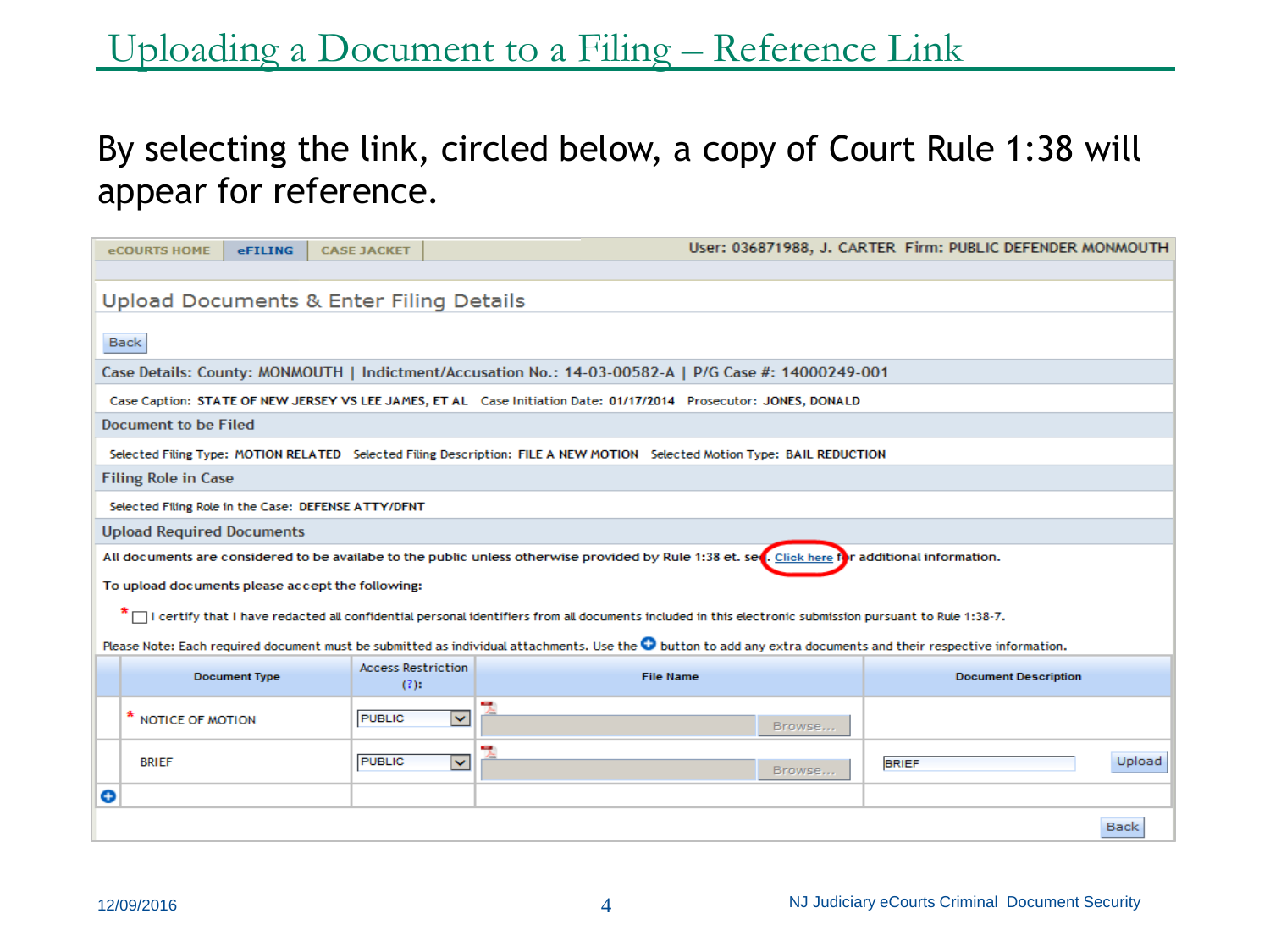# Uploading a Document to a Filing - Certification

### Certify that all personal identifiers have been redacted prior to uploading the document(s).

| <b>eCOURTS HOME</b><br><b>eFILING</b>                                                                                                                                  | <b>CASE JACKET</b>                       |                  |        | User: 036871988, J. CARTER Firm: PUBLIC DEFENDER MONMOUTH |             |
|------------------------------------------------------------------------------------------------------------------------------------------------------------------------|------------------------------------------|------------------|--------|-----------------------------------------------------------|-------------|
|                                                                                                                                                                        |                                          |                  |        |                                                           |             |
| Upload Documents & Enter Filing Details                                                                                                                                |                                          |                  |        |                                                           |             |
|                                                                                                                                                                        |                                          |                  |        |                                                           |             |
| <b>Back</b>                                                                                                                                                            |                                          |                  |        |                                                           |             |
| Case Details: County: MONMOUTH   Indictment/Accusation No.: 14-03-00582-A   P/G Case #: 14000249-001                                                                   |                                          |                  |        |                                                           |             |
| Case Caption: STATE OF NEW JERSEY VS LEE JAMES, ET AL Case Initiation Date: 01/17/2014 Prosecutor: JONES, DONALD                                                       |                                          |                  |        |                                                           |             |
| <b>Document to be Filed</b>                                                                                                                                            |                                          |                  |        |                                                           |             |
| Selected Filing Type: MOTION RELATED Selected Filing Description: FILE A NEW MOTION Selected Motion Type: BAIL REDUCTION                                               |                                          |                  |        |                                                           |             |
| <b>Filing Role in Case</b>                                                                                                                                             |                                          |                  |        |                                                           |             |
| Selected Filing Role in the Case: DEFENSE ATTY/DFNT                                                                                                                    |                                          |                  |        |                                                           |             |
| <b>Upload Required Documents</b>                                                                                                                                       |                                          |                  |        |                                                           |             |
| All documents are considered to be availabe to the public unless otherwise provided by Rule 1:38 et. seq. Click here for additional information.                       |                                          |                  |        |                                                           |             |
| To upload documents please accept the following:                                                                                                                       |                                          |                  |        |                                                           |             |
|                                                                                                                                                                        |                                          |                  |        |                                                           |             |
| $\sqrt{}$ I certify that I have redacted all confidential personal identifiers from all documents included in this electronic submission pursuant to Rule 1:38-7.      |                                          |                  |        |                                                           |             |
| Please Note: Each required document must be submitted as individual attachments. Use the $\bullet$ button to add any extra documents and their respective information. |                                          |                  |        |                                                           |             |
| <b>Document Type</b>                                                                                                                                                   | Access<br>Restriction (?):               | <b>File Name</b> |        | <b>Document Description</b>                               |             |
| * NOTICE OF MOTION                                                                                                                                                     | $\checkmark$<br>PUBLIC                   | 人                | Browse |                                                           |             |
| <b>BRIEF</b>                                                                                                                                                           | $\overline{\mathbf{v}}$<br><b>PUBLIC</b> | 킻                | Browse | <b>BRIEF</b>                                              | Upload      |
| o                                                                                                                                                                      |                                          |                  |        |                                                           |             |
|                                                                                                                                                                        |                                          |                  |        |                                                           | <b>Back</b> |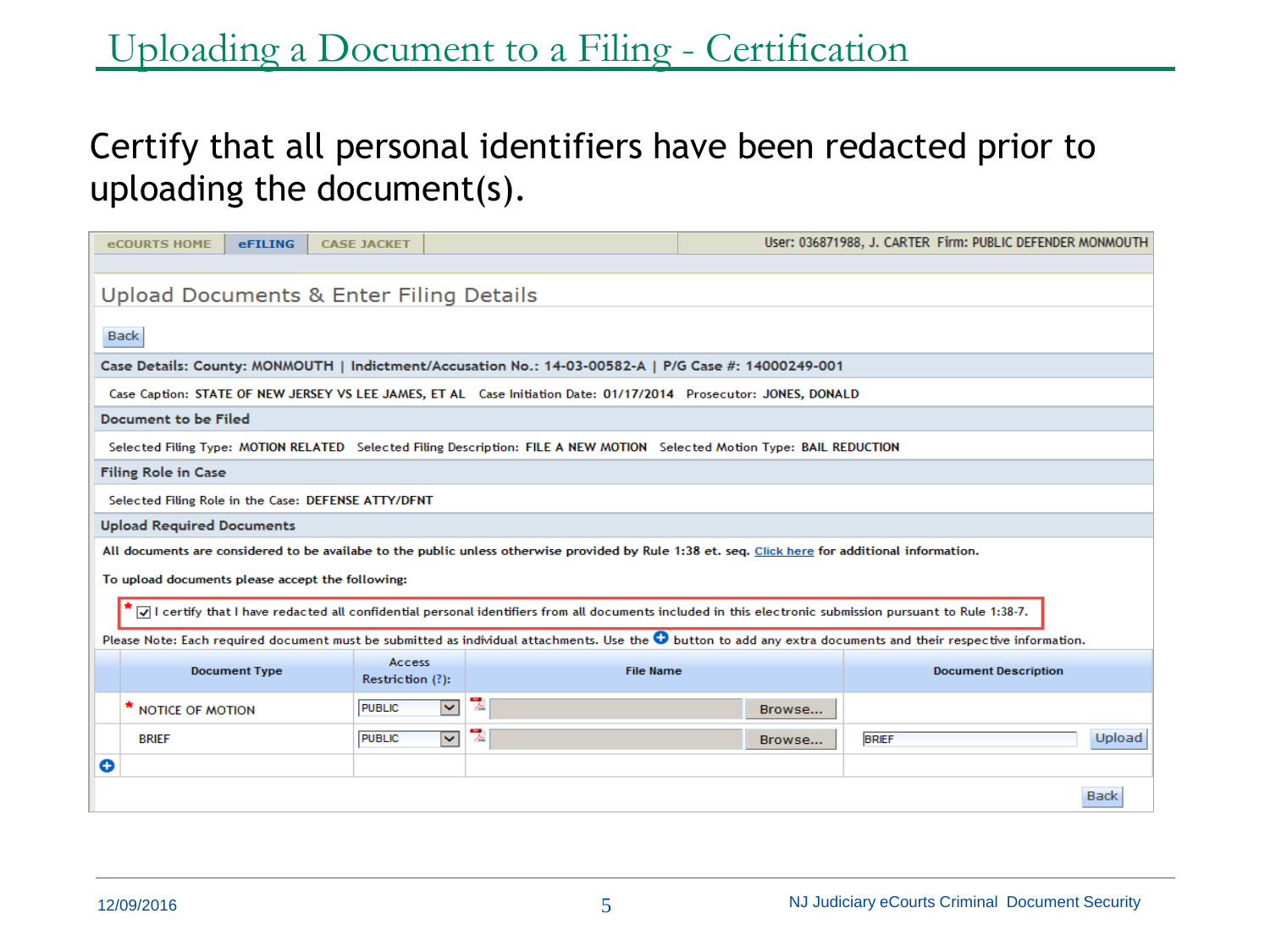Uploading a Document to a Filing – Selecting Access Level

## Hovering over the (?) in the column header will provide a pop-up explaining the available access restriction levels.

|   | eCOURTS HOME                     | eFILING              | <b>CASE JACKET</b>                                                                                                                                             |                            |  |  |                                                                                                               |  |  |  |  |  |  |  |  |              |  |  |  |  |  |  |                  |  |  |  |  |  |  |        |  | User: 036871988, J. CARTER Firm: PUBLIC DEFENDER MONMOUTH |  |  |              |  |                 |  |  |  |  |                             |  |  |      |        |  |
|---|----------------------------------|----------------------|----------------------------------------------------------------------------------------------------------------------------------------------------------------|----------------------------|--|--|---------------------------------------------------------------------------------------------------------------|--|--|--|--|--|--|--|--|--------------|--|--|--|--|--|--|------------------|--|--|--|--|--|--|--------|--|-----------------------------------------------------------|--|--|--------------|--|-----------------|--|--|--|--|-----------------------------|--|--|------|--------|--|
|   |                                  |                      |                                                                                                                                                                |                            |  |  |                                                                                                               |  |  |  |  |  |  |  |  |              |  |  |  |  |  |  |                  |  |  |  |  |  |  |        |  |                                                           |  |  |              |  |                 |  |  |  |  |                             |  |  |      |        |  |
|   |                                  |                      | Upload Documents & Enter Filing Details                                                                                                                        |                            |  |  |                                                                                                               |  |  |  |  |  |  |  |  |              |  |  |  |  |  |  |                  |  |  |  |  |  |  |        |  |                                                           |  |  |              |  |                 |  |  |  |  |                             |  |  |      |        |  |
|   |                                  |                      |                                                                                                                                                                |                            |  |  |                                                                                                               |  |  |  |  |  |  |  |  |              |  |  |  |  |  |  |                  |  |  |  |  |  |  |        |  |                                                           |  |  |              |  |                 |  |  |  |  |                             |  |  |      |        |  |
|   | <b>Back</b>                      |                      |                                                                                                                                                                |                            |  |  |                                                                                                               |  |  |  |  |  |  |  |  |              |  |  |  |  |  |  |                  |  |  |  |  |  |  |        |  |                                                           |  |  |              |  |                 |  |  |  |  |                             |  |  |      |        |  |
|   |                                  |                      | Case Details: County: MONMOUTH   Indictment/Accusation No.: 14-03-00582-A   P/G Case #: 14000249-001                                                           |                            |  |  |                                                                                                               |  |  |  |  |  |  |  |  |              |  |  |  |  |  |  |                  |  |  |  |  |  |  |        |  |                                                           |  |  |              |  |                 |  |  |  |  |                             |  |  |      |        |  |
|   |                                  |                      | Case Caption: STATE OF NEW JERSEY VS LEE JAMES, ET AL Case Initiation Date: 01/17/2014 Prosecutor: JONES, DONALD                                               |                            |  |  |                                                                                                               |  |  |  |  |  |  |  |  |              |  |  |  |  |  |  |                  |  |  |  |  |  |  |        |  |                                                           |  |  |              |  |                 |  |  |  |  |                             |  |  |      |        |  |
|   | <b>Document to be Filed</b>      |                      |                                                                                                                                                                |                            |  |  |                                                                                                               |  |  |  |  |  |  |  |  |              |  |  |  |  |  |  |                  |  |  |  |  |  |  |        |  |                                                           |  |  |              |  |                 |  |  |  |  |                             |  |  |      |        |  |
|   |                                  |                      | Selected Filing Type: MOTION RELATED Selected Filing Description: FILE A NEW MOTION Selected Motion Type: BAIL REDUCTION                                       |                            |  |  |                                                                                                               |  |  |  |  |  |  |  |  |              |  |  |  |  |  |  |                  |  |  |  |  |  |  |        |  |                                                           |  |  |              |  |                 |  |  |  |  |                             |  |  |      |        |  |
|   | <b>Filing Role in Case</b>       |                      |                                                                                                                                                                |                            |  |  |                                                                                                               |  |  |  |  |  |  |  |  |              |  |  |  |  |  |  |                  |  |  |  |  |  |  |        |  |                                                           |  |  |              |  |                 |  |  |  |  |                             |  |  |      |        |  |
|   |                                  |                      | Selected Filing Role in the Case: DEFENSE ATTY/DFNT                                                                                                            |                            |  |  |                                                                                                               |  |  |  |  |  |  |  |  |              |  |  |  |  |  |  |                  |  |  |  |  |  |  |        |  |                                                           |  |  |              |  |                 |  |  |  |  |                             |  |  |      |        |  |
|   | <b>Upload Required Documents</b> |                      |                                                                                                                                                                |                            |  |  | <b>Public: ALL</b><br><b>Confidential: All Case Attorneys and Court</b>                                       |  |  |  |  |  |  |  |  |              |  |  |  |  |  |  |                  |  |  |  |  |  |  |        |  |                                                           |  |  |              |  |                 |  |  |  |  |                             |  |  |      |        |  |
|   |                                  |                      | All documents are considered to be availabe to the public unle                                                                                                 |                            |  |  | Restricted: Defense Attorney*, Prosecutor and Court<br>Protected: Filer and Court Only<br>*Defendant-specific |  |  |  |  |  |  |  |  | information. |  |  |  |  |  |  |                  |  |  |  |  |  |  |        |  |                                                           |  |  |              |  |                 |  |  |  |  |                             |  |  |      |        |  |
|   |                                  |                      | To upload documents please accept the following:                                                                                                               |                            |  |  |                                                                                                               |  |  |  |  |  |  |  |  |              |  |  |  |  |  |  |                  |  |  |  |  |  |  |        |  |                                                           |  |  |              |  |                 |  |  |  |  |                             |  |  |      |        |  |
|   |                                  |                      |                                                                                                                                                                |                            |  |  |                                                                                                               |  |  |  |  |  |  |  |  |              |  |  |  |  |  |  |                  |  |  |  |  |  |  |        |  |                                                           |  |  |              |  |                 |  |  |  |  |                             |  |  |      |        |  |
|   |                                  |                      | * v   certify that I have redacted all confidential personal ident                                                                                             |                            |  |  |                                                                                                               |  |  |  |  |  |  |  |  |              |  |  |  |  |  |  |                  |  |  |  |  |  |  |        |  |                                                           |  |  |              |  | to Rule 1:38-7. |  |  |  |  |                             |  |  |      |        |  |
|   |                                  |                      | Please Note: Each required document must be submitted as individual attachments. Use the U button to add any extra documents and their respective information. |                            |  |  |                                                                                                               |  |  |  |  |  |  |  |  |              |  |  |  |  |  |  |                  |  |  |  |  |  |  |        |  |                                                           |  |  |              |  |                 |  |  |  |  |                             |  |  |      |        |  |
|   |                                  | <b>Document Type</b> |                                                                                                                                                                | Access Restriction<br>(?)2 |  |  |                                                                                                               |  |  |  |  |  |  |  |  |              |  |  |  |  |  |  | <b>File Name</b> |  |  |  |  |  |  |        |  |                                                           |  |  |              |  |                 |  |  |  |  | <b>Document Description</b> |  |  |      |        |  |
|   | * NOTICE OF MOTION               |                      | PUBLIC                                                                                                                                                         | $\overline{\mathbf{v}}$    |  |  |                                                                                                               |  |  |  |  |  |  |  |  |              |  |  |  |  |  |  |                  |  |  |  |  |  |  |        |  |                                                           |  |  |              |  |                 |  |  |  |  |                             |  |  |      |        |  |
|   |                                  |                      |                                                                                                                                                                |                            |  |  |                                                                                                               |  |  |  |  |  |  |  |  |              |  |  |  |  |  |  |                  |  |  |  |  |  |  | Browse |  |                                                           |  |  |              |  |                 |  |  |  |  |                             |  |  |      |        |  |
|   | <b>BRIEF</b>                     |                      | <b>PUBLIC</b>                                                                                                                                                  | $\checkmark$               |  |  |                                                                                                               |  |  |  |  |  |  |  |  |              |  |  |  |  |  |  |                  |  |  |  |  |  |  |        |  |                                                           |  |  | <b>BRIEF</b> |  |                 |  |  |  |  |                             |  |  |      | Upload |  |
|   |                                  |                      |                                                                                                                                                                |                            |  |  |                                                                                                               |  |  |  |  |  |  |  |  |              |  |  |  |  |  |  |                  |  |  |  |  |  |  | Browse |  |                                                           |  |  |              |  |                 |  |  |  |  |                             |  |  |      |        |  |
| € |                                  |                      |                                                                                                                                                                |                            |  |  |                                                                                                               |  |  |  |  |  |  |  |  |              |  |  |  |  |  |  |                  |  |  |  |  |  |  |        |  |                                                           |  |  |              |  |                 |  |  |  |  |                             |  |  |      |        |  |
|   |                                  |                      |                                                                                                                                                                |                            |  |  |                                                                                                               |  |  |  |  |  |  |  |  |              |  |  |  |  |  |  |                  |  |  |  |  |  |  |        |  |                                                           |  |  |              |  |                 |  |  |  |  |                             |  |  | Back |        |  |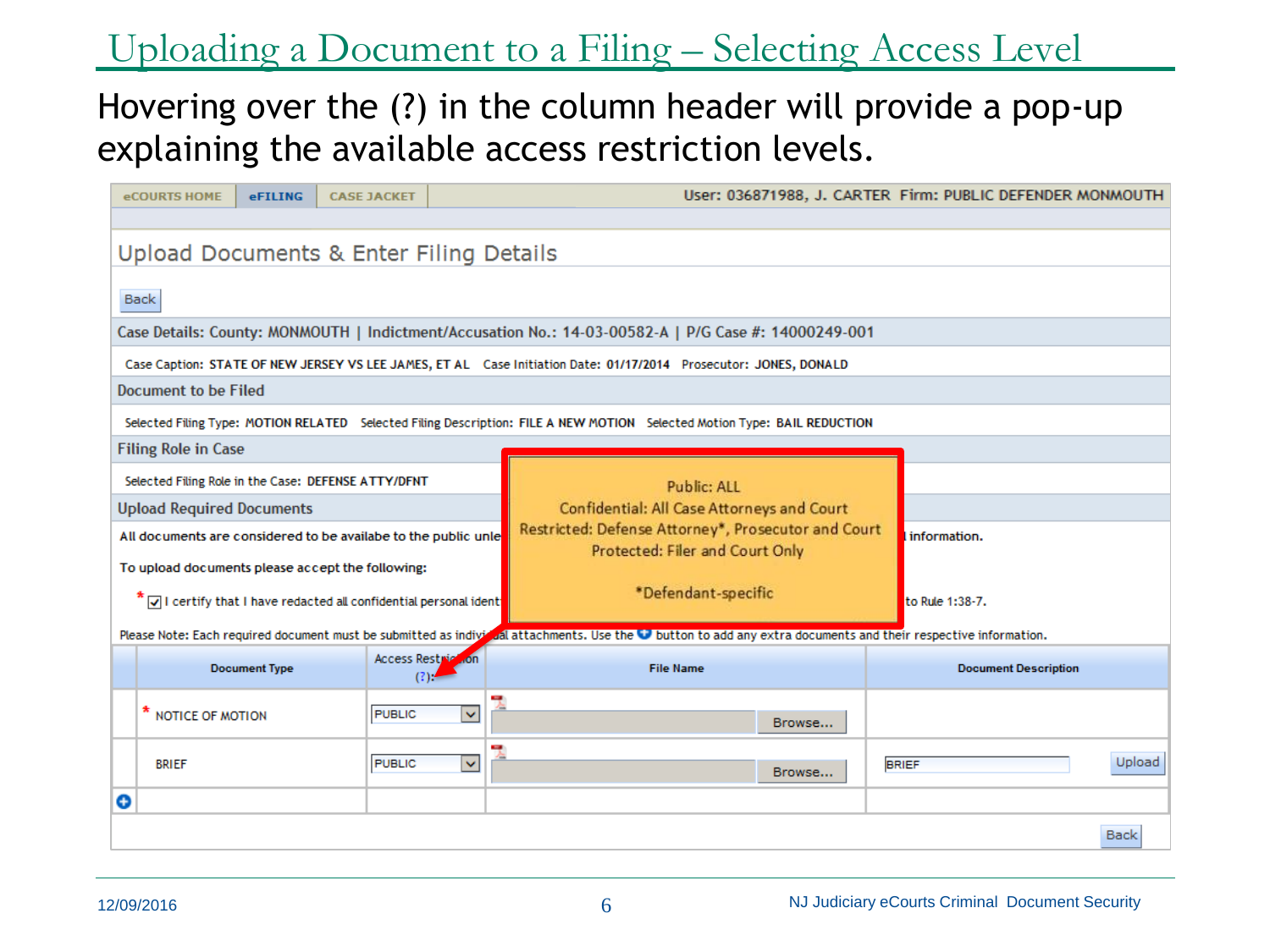Uploading a Document to a Filing – Selecting Access Level

- Select the applicable section(s) of Rule 1:38 by using the checkboxes to indicate the specific reason(s) that the document is not Public.
- Expand and collapse the twisty using the arrow icons in the blue section header.
- Select the Cancel and Apply buttons to cancel or apply the rules.

| Case D             | Select Access Restriction reason(s) pursuant to Rule 1:38                                                                                          |       |
|--------------------|----------------------------------------------------------------------------------------------------------------------------------------------------|-------|
| Case O             | Cancel<br>Apply                                                                                                                                    |       |
| Docum              | 1:38-3 Court Records Excluded from Public Access.<br>Rule 1:38 et. seq Click here                                                                  |       |
| Selecti            |                                                                                                                                                    |       |
| <b>Filing</b>      | Þ<br>(a) General.                                                                                                                                  |       |
| Selecti            | Records required to be kept confidential by statute, rule, or prior case law.                                                                      |       |
| Upload             | (c) Records of Criminal and Municipal Court Proceedings.                                                                                           |       |
| All doct           | Discovery materials<br>(1)                                                                                                                         |       |
| To upic            | Writs to produce prisoners<br>(2)                                                                                                                  |       |
| $\star$ $_{\odot}$ | Sealed Indictments<br>(3)                                                                                                                          |       |
|                    | (4) Records relating to grand jury proceedings                                                                                                     |       |
| Please             | Records for participants in Drug Court Programs and Pre-trial Intervention<br>(5)                                                                  |       |
|                    | Victim statements<br>(6)                                                                                                                           |       |
|                    | <b>Expunged records</b>                                                                                                                            |       |
| <b>W</b>           | Reports of the Diagnostic Center (ADTC/Avenel)<br>(8)                                                                                              |       |
|                    | Records relating to child victims of sexual assault or abuse<br>(9)<br>(10) Search warrants and the affidavit or testimony the warrant is based on |       |
| W                  | (11) Documents, records and transcripts related to Megans Law proceedings                                                                          |       |
|                    | (12) Information on victims/alleged victims of domestic violence or sexual offenses                                                                |       |
|                    |                                                                                                                                                    |       |
|                    | (d) Records of Family Part Proceedings.                                                                                                            |       |
|                    | (e) Guardianship.                                                                                                                                  | pload |
| Ŵ                  | (f) Records of Other Proceedings.                                                                                                                  | bload |
| E                  |                                                                                                                                                    |       |
| $\bullet$          | Apply<br>Cancel                                                                                                                                    |       |
| <b>Enter</b>       |                                                                                                                                                    |       |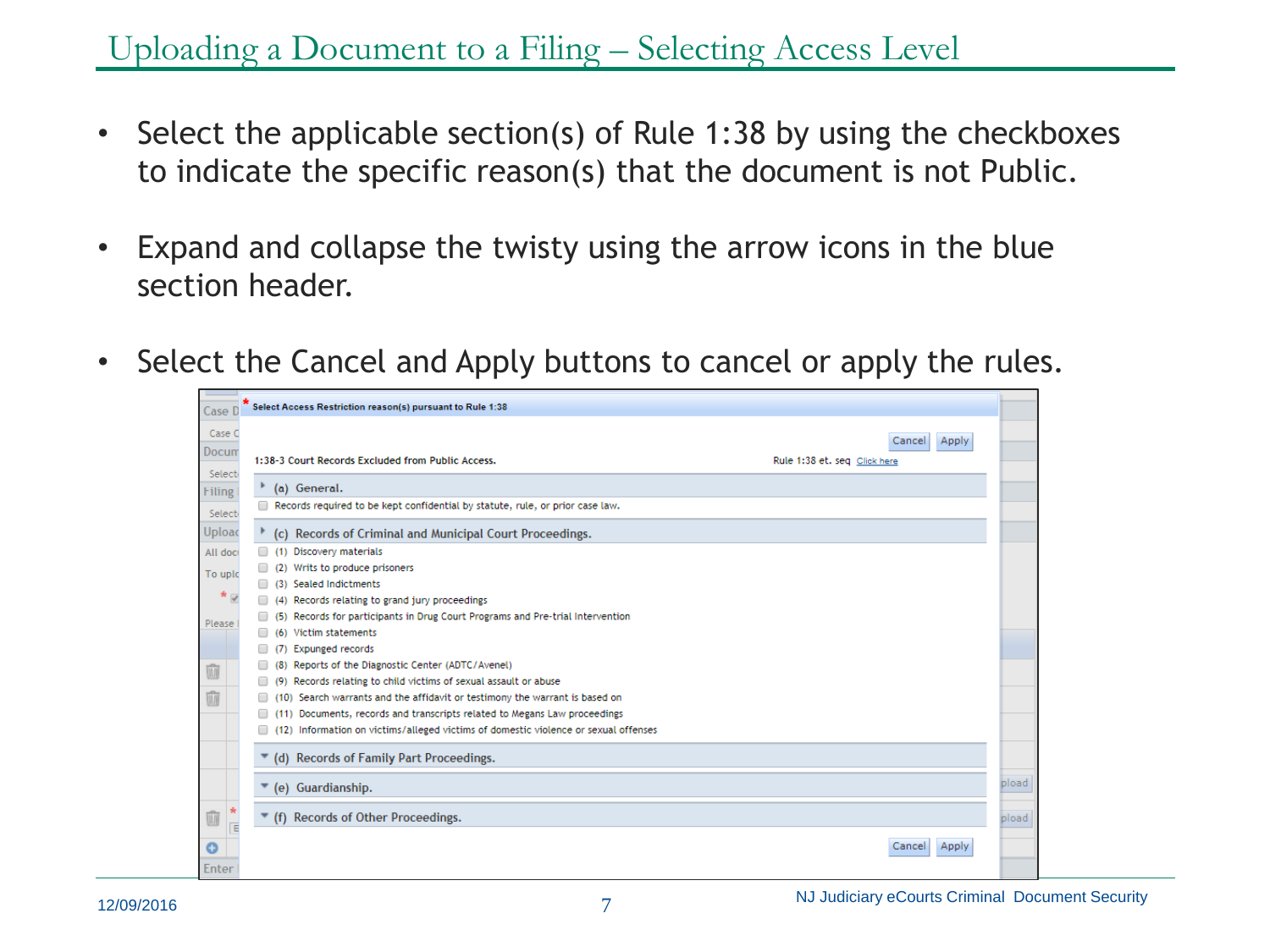# Uploading a Document to a Filing – Attach the Document

#### Select the Browse button to attach a document.

|                       | Choose File to Upload                |                                          |                                                                                                                                                                        |                    |        |                    |                                | $\vert x \vert$  | <b>Help</b><br>Logout |
|-----------------------|--------------------------------------|------------------------------------------|------------------------------------------------------------------------------------------------------------------------------------------------------------------------|--------------------|--------|--------------------|--------------------------------|------------------|-----------------------|
| Jew                   |                                      |                                          | - Computer - ATCS (S:) - eCourts - Testing - Sample Filing Documents -                                                                                                 |                    | $-21$  |                    | Search Sample Filing Documents | $\bullet$        |                       |
| <b>eCOURTS H</b>      | New folder<br>Organize $\rightarrow$ |                                          |                                                                                                                                                                        |                    |        |                    | 脏<br>$\blacksquare$            | $\circledcirc$   | <b>LEGAL SERVICES</b> |
|                       | <b>X</b> Favorites                   | Name <sup>A</sup>                        |                                                                                                                                                                        | Date modified      | Type   |                    | <b>Size</b>                    | $\blacktriangle$ |                       |
|                       |                                      |                                          | 7. Facts, Procedural History, Legal Argument                                                                                                                           | 3/7/2014 9:39 AM   |        | Adobe Acrobat Doc  | 82 KB                          |                  |                       |
| Upload                | Libraries                            |                                          | TA Filed Brief in eCourts - Blue Strip                                                                                                                                 | 3/7/2014 9:47 AM   |        | Adobe Acrobat Doc  | 340 KB                         |                  |                       |
| <b>Back</b>           | ÷,<br>Documents                      | od mackey (1)                            |                                                                                                                                                                        | 6/17/2015 10:47 AM |        | Microsoft Word Doc | 3,962 KB                       |                  |                       |
|                       | Music                                | mackey                                   |                                                                                                                                                                        | 6/17/2015 10:06 AM |        | Microsoft Word Doc | 3,962 KB                       |                  |                       |
| <b>Case Details</b>   | Pictures<br><b>M</b> Videos          |                                          | NJ eCourts Attorney System Walkthrough                                                                                                                                 | 4/9/2014 1:36 PM   |        | Adobe Acrobat Doc  | 2,429 KB                       |                  |                       |
| <b>Case Caption</b>   |                                      |                                          | Notice of Motion - Probable Cause                                                                                                                                      | 9/8/2014 2:31 PM   |        | Adobe Acrobat Doc  | 7 <sub>KB</sub>                |                  |                       |
| Document to           | Computer                             |                                          | 7. Notice of Motion Dismiss Indictment                                                                                                                                 | 3/7/2014 9:54 AM   |        | Adobe Acrobat Doc  | 31 KB                          |                  |                       |
|                       | AOC Shared Files (M:)                |                                          | Notice of Motion Probable Cause                                                                                                                                        | 3/7/2014 10:08 AM  |        | Adobe Acrobat Doc  | 41 <sub>KB</sub>               |                  |                       |
| Selected Filir        | $\Box$ ATCS (S:)                     |                                          | A Notice of Motion to Reduce Bail                                                                                                                                      | 3/7/2014 9:16 AM   |        | Adobe Acrobat Doc  | <b>71 KB</b>                   |                  |                       |
| <b>Filing Role in</b> | <b>C</b> u Network                   |                                          | X Notice of Motion to Suppress Evidence                                                                                                                                | 11/21/2013 4:35 PM |        | Adobe Acrobat Doc  | 8 KB                           |                  |                       |
| <b>Selected Filir</b> |                                      | Notice of Motion                         |                                                                                                                                                                        | 5/22/2014 10:14 AM |        | Adobe Acrobat Doc  | 31 KB                          |                  |                       |
| <b>Upload Requ</b>    |                                      |                                          | ■ Order - Proposed - Probable Cause                                                                                                                                    | 9/8/2014 3:27 PM   |        | Microsoft Word Doc | 21 KB                          |                  |                       |
| All document          |                                      | <sup>面</sup> Order - Proposed            |                                                                                                                                                                        | 5/22/2014 10:16 AM |        | Microsoft Word Doc | 25 KB                          |                  |                       |
|                       |                                      | File name: Notice of Motion              |                                                                                                                                                                        |                    |        | All Files (*.*)    |                                |                  |                       |
| To upload doc         |                                      |                                          |                                                                                                                                                                        |                    |        |                    |                                |                  |                       |
| <sup>*</sup> ⊽l ceri  |                                      |                                          |                                                                                                                                                                        |                    |        | Open               | Cancel                         |                  |                       |
|                       |                                      |                                          | Please Note: Each required document must be submitted as individual attachments. Use the $\bullet$ button to add any extra documents and their respective information. |                    |        |                    |                                |                  |                       |
|                       |                                      | Access                                   |                                                                                                                                                                        |                    |        |                    |                                |                  |                       |
|                       | <b>Document Type</b>                 | Restriction (?):                         |                                                                                                                                                                        | <b>File Name</b>   |        |                    | <b>Document Description</b>    |                  |                       |
|                       | * NOTICE OF MOTION                   | CONFIDENTIAL V                           | 区                                                                                                                                                                      |                    | Browse |                    |                                |                  |                       |
| <b>BRIEF</b>          |                                      | <b>PUBLIC</b><br>$\overline{\mathsf{v}}$ | 뭿                                                                                                                                                                      |                    | Browse | <b>BRIEF</b>       |                                |                  | Upload                |
| O                     |                                      |                                          |                                                                                                                                                                        |                    |        |                    |                                |                  |                       |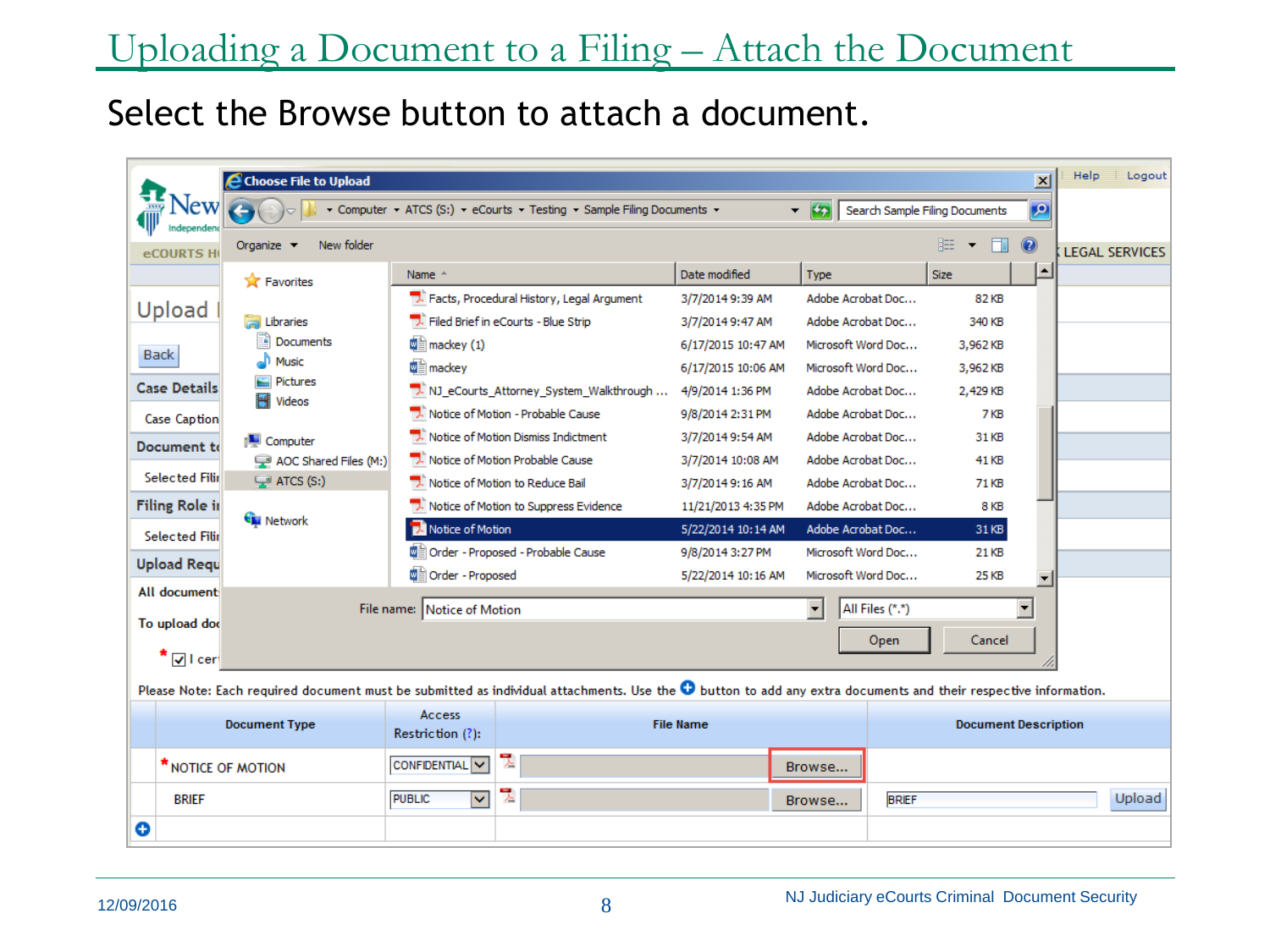Uploading a Document to a Filing – Reviewing Selections

After attaching a document, the access restriction level will be a hyperlink that, when clicked on, displays the section(s) of Court Rule 1:38 that were selected.

|                      | <b>eCOURTS HOME</b>                      | <b>eFILING</b> | <b>CASE JACKET</b>                |              |                                                                                                                                                                        |             |                       | User: 036871988, J. CARTER Firm: PUBLIC DEFENDER MONMOUTH |        |
|----------------------|------------------------------------------|----------------|-----------------------------------|--------------|------------------------------------------------------------------------------------------------------------------------------------------------------------------------|-------------|-----------------------|-----------------------------------------------------------|--------|
|                      | Upload Documents & Enter Filing Details  |                |                                   |              |                                                                                                                                                                        |             |                       |                                                           |        |
| <b>Back</b>          |                                          |                |                                   |              |                                                                                                                                                                        |             |                       |                                                           |        |
| $\blacktriangledown$ | Document has been uploaded successfully. |                |                                   |              |                                                                                                                                                                        |             |                       |                                                           |        |
|                      | <b>Access Restriction Reason(s):</b>     |                |                                   |              |                                                                                                                                                                        |             |                       |                                                           |        |
|                      |                                          |                |                                   |              |                                                                                                                                                                        |             |                       |                                                           |        |
|                      | Access Restriction Reason(s):            |                |                                   |              | Rule 1:38 et. seq Click here                                                                                                                                           |             |                       | Close                                                     |        |
| п                    |                                          |                |                                   |              |                                                                                                                                                                        |             |                       |                                                           |        |
|                      | Rule                                     |                |                                   |              |                                                                                                                                                                        | Description |                       |                                                           |        |
| F                    | $1:38-3$ (a)                             |                |                                   |              | Records required to be kept confidential by statute, rule, or prior case law.                                                                                          |             |                       |                                                           |        |
|                      |                                          |                |                                   |              |                                                                                                                                                                        |             |                       |                                                           |        |
|                      |                                          |                |                                   |              |                                                                                                                                                                        |             |                       |                                                           |        |
|                      |                                          |                |                                   |              |                                                                                                                                                                        |             |                       |                                                           |        |
|                      |                                          |                |                                   |              |                                                                                                                                                                        |             |                       |                                                           |        |
|                      |                                          |                |                                   |              |                                                                                                                                                                        |             |                       |                                                           |        |
|                      |                                          |                |                                   |              | VIT certify that I have redact to all connuential personal identifiers from all documents included in this electronic submission pursuant to Kule 1:56-7.              |             |                       |                                                           |        |
|                      |                                          |                |                                   |              | Please Note: Each required document must be submitted as individual attachments. Use the $\bullet$ button to add any extra documents and their respective information. |             |                       |                                                           |        |
|                      | <b>Document Type</b>                     |                | <b>Access</b><br>Restriction (?): |              | <b>File Name</b>                                                                                                                                                       |             |                       | <b>Document Description</b>                               |        |
| <b>Will</b>          | NOTICE OF MOTION                         |                | <b>CONFIDENTIAL</b>               |              | Motice of Motion.pdf                                                                                                                                                   |             | <b>BAIL REDUCTION</b> |                                                           |        |
|                      | <b>BRIEF</b>                             |                | <b>PUBLIC</b>                     | $\checkmark$ | $\overline{\lambda}$                                                                                                                                                   | Browse      | <b>BRIEF</b>          |                                                           | Upload |
| O                    |                                          |                |                                   |              |                                                                                                                                                                        |             |                       |                                                           |        |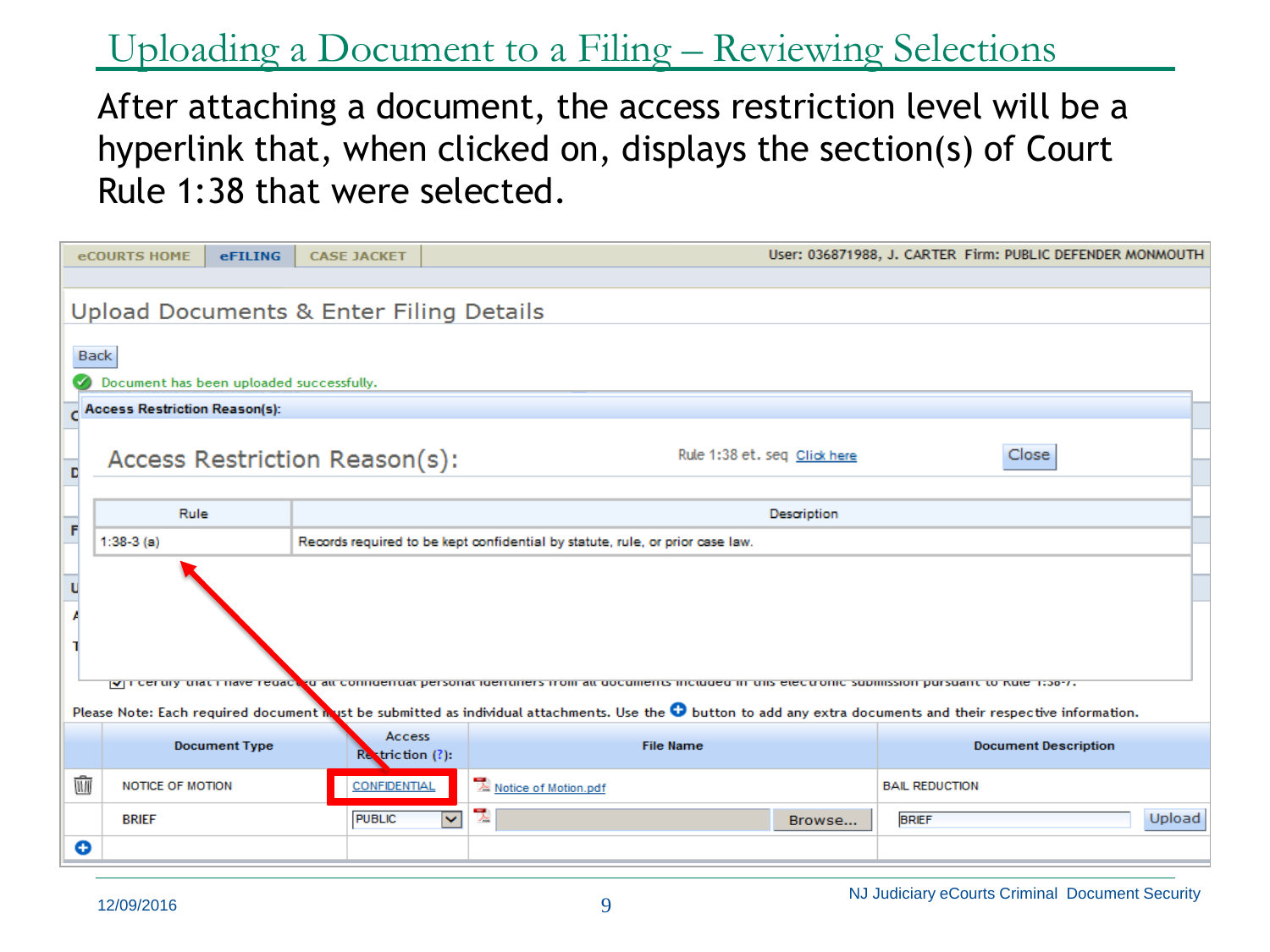# Case Jacket

• If all documents in a filing are marked with a *non-public*  access restriction, the entire filing will be marked as "Confidential." Otherwise, the filing will not be marked "Confidential" but the individual restricted documents will be indicated as shown below.



• When viewing a filing on the case jacket, the document list will display the selected access restriction and reason, if applicable, for the specific document.